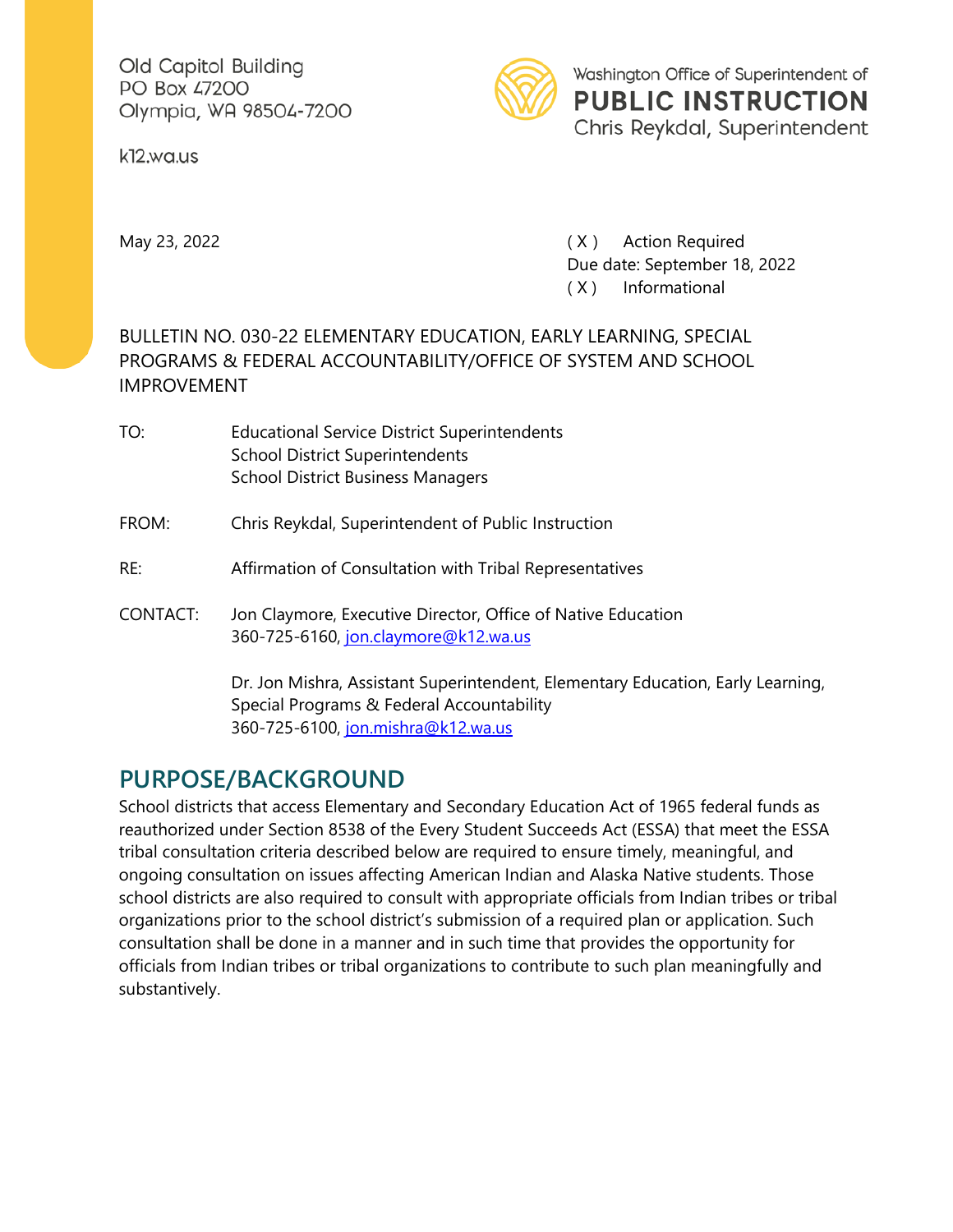BULLETIN NO. 030-22 OSSI/EEELSPFA May 23, 2022 Page 2

# **REQUIREMENTS AND TRAINING**

#### **ESSA Tribal Consultation Criteria**

School districts who are required to participate in ESSA tribal consultation meet the following criteria:

- 1. 50% or more of their total student enrollment comprises students identified as American Indian/Alaska Native for fiscal year 2022, **and/or**
- 2. They received a grant under Title VI, Part A, subpart 1, that exceeded \$40,000 for fiscal year 2023.

A [full list of 2022–23 ESSA affected school districts](https://www.k12.wa.us/sites/default/files/public/titlei/pubdocs/ESSATribalConsultationRequired.pdf) is available on the OSPI website.

Each affected school district is required to maintain in the district's records **AND** upload with the General Assurances in Education Grant Management System (EGMS) the "Affirmation of [Consultation with Tribal Representatives](https://www.k12.wa.us/sites/default/files/public/titlei/pubdocs/LEA_Tribal_Affirmation_of_Consultation_Form_FY22-23.pdf) form. Appropriate signatures must be secured on the form, assuring the required consultation has occurred. Federal Title funds will not be released to districts until the OSPI Tribal Consultation Assurance form is verified by the Office of Native Education and/or documentation of attempts to consult, including scheduled future consultation meetings, is provided to the Office of Native Education.

Affirmation of Consultation with Tribal Representatives forms must be completed and uploaded with the General Assurances in EGMS **by September 18, 2022.**

### **District and Tribal Relationship Training**

With the recent passage of Senate Bill 5252 (2022), training designed to support district-tribal relationships and strengthen tribal consultation processes will be available and required for school district leaders designated to engage in ESSA tribal consultation. Tribal consultation training sessions will be announced and offered by the Office of Native Education in 2023.

## **INFORMATION AND ASSISTANCE**

For questions regarding this bulletin, please contact Jon Claymore, Executive Director, Office of Native Education, at [jon.claymore@k12.wa.us](mailto:jon.claymore@k12.wa.us) or Dr. Jon Mishra, Assistant Superintendent, Elementary Education, Early Learning, Special Programs and Federal Accountability, at [jon.mishra@k12.wa.us.](mailto:jon.mishra@k12.wa.us) The OSPI TTY number is 360-664-3631.

This bulletin is also available on the **Bulletins** page of the OSPI website.

Michaela W. Miller, Ed.D., NBCT Deputy Superintendent